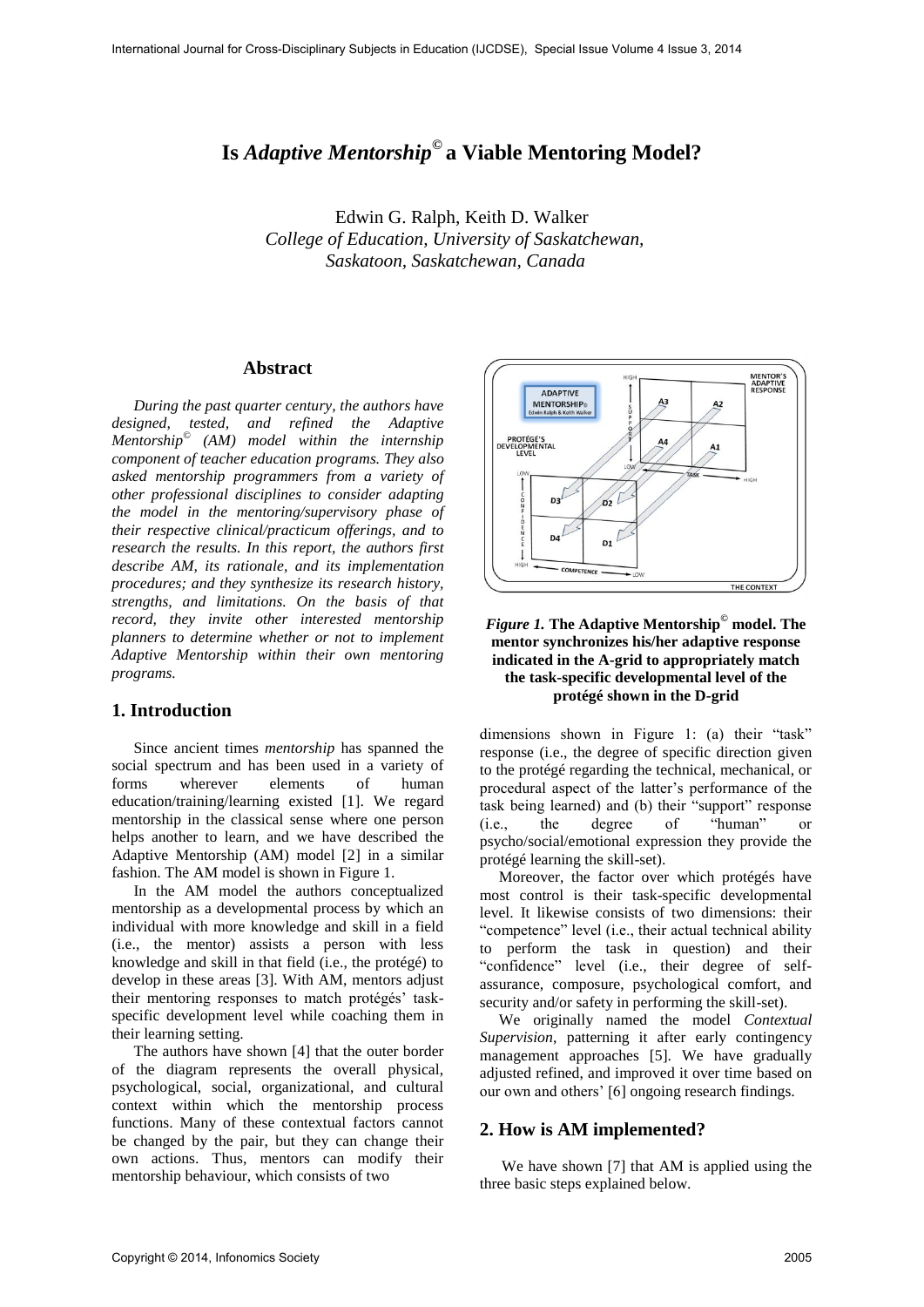#### **2.1. Determining the Protégé's Development**

First, the protégé/mentor pair ascertains the existing development level of the protégé to perform a specific skill-set being learned at the time. As illustrated in the "D-grid", a protégé's task-specific level of development consists of both his/her competence and his/her confidence levels to perform the task. The D1 quadrant reflects an individual with "low competence" and "high confidence" to accomplish the task (i.e., he/she does not know exactly how to perform it, but is confident, willing, and eager to try). A protégé at D2 is low both on competence and confidence; a protégé at D3 shows higher competence and lower confidence; while a protégé at D4 is high on both dimensions for the particular skill-set. A protégé's developmental level may be identified: (a) by the mentor's formal and informal observations of the protégé's actual performance of the skill/task; (b) by the pairs' informal conversations about the protégé's D-level; and (c) by the protégé's answers to the mentor's direct questions about his/her progress. D-levels are: task-specific; changeable over-time; different for different skill-sets; and temporary indicators of a protégé's stage at a specific point in time [8].

#### **2.2. Synchronizing the mentor's response**

Next, the mentor appropriately adjusts his/her mentorship response to match the existing D-level of the protégé regarding the particular competency: A1 matches D1, A2 matches D2, and so on. The mentor's "A" adaptive-response also has two dimensions: the degree of support the mentor provides (i.e., the psycho-emotional aspects of encouragement, reinforcement, and praise to bolster the protégé as he/she attempts to develop the particular skill-set). Support consists of genuinely positive words and/or actions, and varies along a continuum. The other A-element is task (i.e., how directive the mentor is toward the protégé regarding his/her technical or mechanical prowess in the task), which also varies along a continuum, ranging for example, from telling, to demonstrating, to suggesting, to questioning, or to delegating with respect to the protégé's skill-specific technique.

The key principle for the mentor to correctly match the A and D quadrants is that his/her task response must be inverse in magnitude to the extent of the protégé's competence level; and simultaneously, the extent of the mentor's support is similarly inversely proportional to the novice's level of confidence for the particular task.

#### **2.3 Monitoring the protégé's development**

Then, the mentorship pair continually and mutually monitors the protégé's ongoing level of

development, which necessitates that the mentor simultaneously adjusts his/her adaptive response to match, in inverse proportions, the protégé's changing development level(s).

#### **3. What is AM's research record?**

In this subsection we condense the results of the research that we and others conducted on the efficacy of the model, as reported by participants who used the model in their own mentoring practice and by experts in the field of mentorship, whom we asked to examine and evaluate the model.

#### **3.1. Earlier studies**

Between 1998 and 2005, we conducted research on the first version of the AM model, Contextual Supervision (CS), with several cohorts of pre-service teachers completing their 16-week internships in schools under the tutorship of their classroom cooperating teachers and their university supervisor. We coached the pairs to employ CS during the extended practicum and we researched the effects and published our findings in several publications [9]. Although the evidence here was largely positive, some limitations were reported, which were mostly related to mentors mismatching their mentoring behavior with changing levels of protégé developmental readiness.

#### **3.2. Later research**

Based on this early body of research, we refined the initial model by revising some of the nomenclature, restructuring some of the graphic elements, and re-replacing the name of "Contextual Supervision" with "Adaptive Mentorship." However, we retained the core developmental-element of the AM approach, whereby mentors were responsible to continually adjust and tailor the *support* and *task* dimensions of their leadership style and response to properly promote the protégé's corresponding developmental levels of confidence and competence in performing each skill-set.

The similarity between the earlier CS research and this later set of studies was that we continued to monitor the effects of the AM model with mentorship pairs whom we prepared to adapt it. However, one major difference with regard to the recent set of studies is that we received several grants from the Social Sciences and Humanities Research Council of Canada (SSHRC), and the University of Saskatchewan to help support the research. As a result, we were able to substantially expand our work to include mentorship not only in other professions (e.g., English-as-an-Additional Language, Dietetic Education, Nursing, Medicine, Pharmacy, and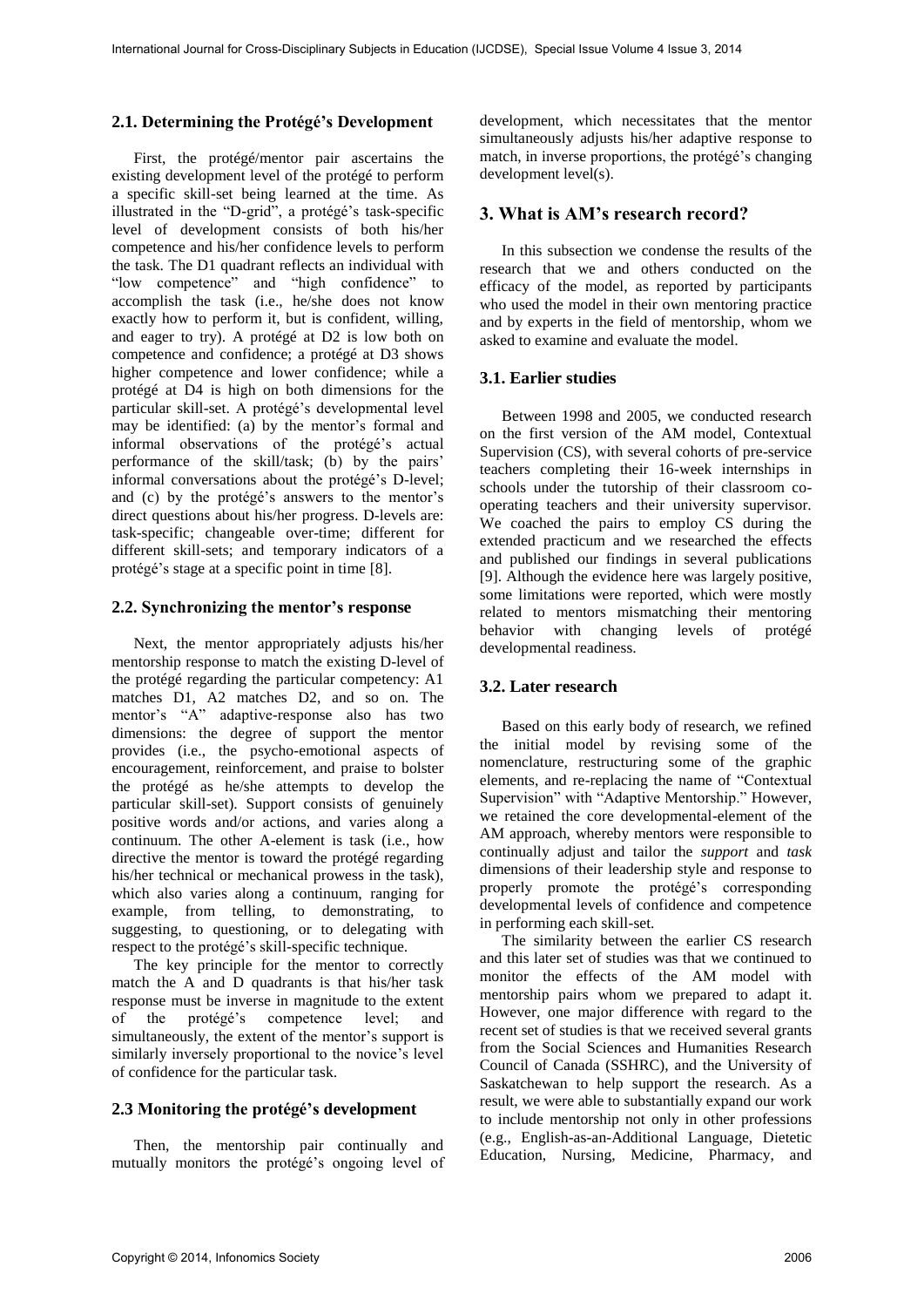University Advising), but in other countries as well, such as Iran, New Zealand, and some South Pacific island nations [10].

A second major difference in the later research, which also resulted from the grants and the increased dissemination activity, was that we were able to request several panels of experts to evaluate the AM model based on their recognized mentorship expertise, experience, and reputation [11].

The results of this latter group of studies generally confirmed the earlier findings, in that AM's benefits far outweighed its drawbacks. We synthesize these data in the following subsection.

# **4. What are AM's key strengths and limitations?**

In this section we condense the research results that have accumulated regarding the effects of the AM model and we provide a summary highlighting its overall advantages and disadvantages.

## **4.1. AM's strengths**

Its advantages, according to practitioners who have used it in their mentoring practice, can be summarized as follows [12]: (a) AM helped users clarify their overall conceptualization of the mentorship process; (b) it promoted the professional development of protégés and mentors, alike; (c) it was adaptable across the professional disciplines; (d) it offered a possible solution to partner impasse or interpersonal conflicts by helping users re-interpret<br>such difficulties in terms of the possible such difficulties in terms of mismatching of mentor response with protégé taskspecific level of development; and (e) it provided participants with practical guidelines to facilitate mutual learning within their respective roles, whether protégé or mentor.

At the same time, as verified in the accumulating body of AM research, shortcomings have been identified [2], [3], [4], [11], [12]. One relatively minor but persistent limitation related to the fact that a small percentage of mentors (10% to 15%), who had been trained to use the model, did not adjust their mentorship response to appropriately synchronize with the existing developmental level of their protégés, which in turn may have led to an escalation of relationship difficulties.

Further research is required to investigate the possible factors affecting this mismatching phenomenon, such as: (a) organizers' failure to adequately present/explain the model, its rationale, procedures, and record; (b) participants' reluctance or resistance to accept AM; or (c) partners' miscommunication about or misapplication of it.

A second caveat was that AM would only be effective if users would spend sufficient time to become familiar with its terms and procedures. Not surprisingly, this "familiarity proviso" could not be rushed nor shortchanged. Further research regarding this time factor may help identify reasons for the relatively small mismatching problem, and suggest potential ways to either prevent this issue from arising or to de-fuse it from intensifying.

A third limitation that was identified was related to intercultural differences among users of it [10], [13]. Indeed, we have found that when introducing the model in international settings, we must be both sensitive and sensible in ensuring that the model respectfully honors all individuals and groups, and their respective cultures, histories, and traditions. We have learned that the model must be seen and accepted as an *adaptable mentoring tool* (as its name infers) to serve mentorship partners within any crossdisciplinary and international context. We maintain that its sole purpose is to offer users a practical means of helping to clarify their conceptualization and practice of mentorship within their unique settings.

# **5. Conclusion**

With respect to responding to the question posed in the title of this article, readers who examine these data can respond in the affirmative: AM does, in fact, provide a viable mentorship option. However, as is the case with any conceptual representation used in the social sciences, no framework is perfect [14]. Although the AM model has been shown to offer practical guidance for mentoring participants in a wide variety of professions, it is not a panacea and it must be employed judiciously [15]. In this regard we are in accord with Zais [16], who affirmed that models in the social sciences can serve as representations or metaphors of reality to assist managers, leaders, and researchers not only think more deeply about their practice, but also to help them pose related questions worthy of further research.

## **6. Invitation**

It is in this spirit of seeking to expand knowledge about mentorship that we respectfully reiterate Barry Posner's decade-old admonition regarding the earlier version of our mentorship model [17]. We therefore repeat his invitation to anyone interested in using the AM model to help improve the mentorship process in their respective settings to do so, and then to share the results: "let's hear from you about your own experience" [17]. We believe that such collaboration could serve not only to strengthen the AM model, but that it has the potential to help bolster mentorship's overall effectiveness in enhancing the learning of professionals, everywhere.